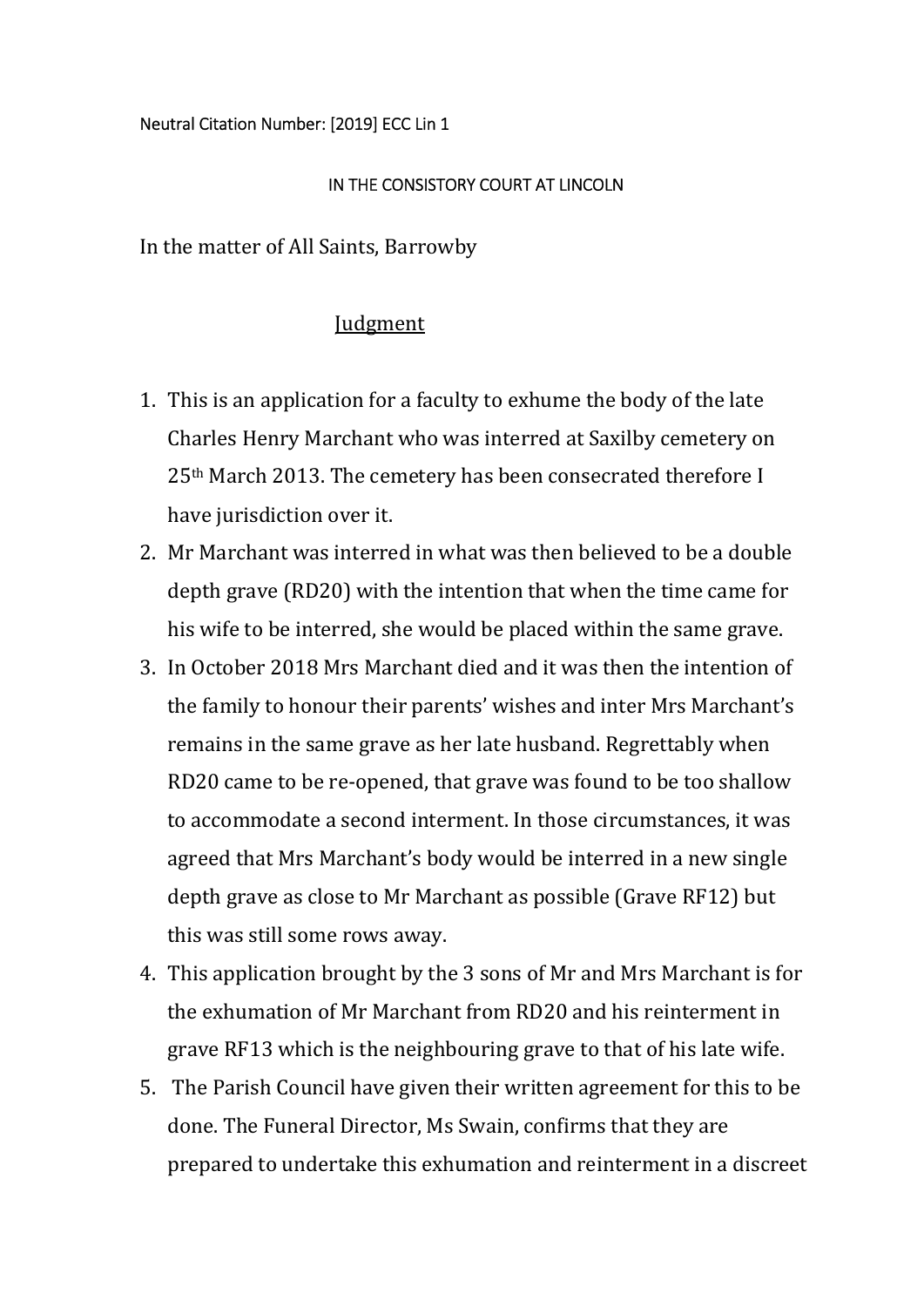and safe manner. I assume that the exhumation can be professionally completed notwithstanding the passage of time.

## **Principles**

- 6. The principles which are to be applied to an exhumation of a body after a Christian burial are well known and set out in the case of In Re Blagdon Cemetery 2002 Fam p299.
- 7. The presumption is that burial of human remains in consecrated ground is permanent. This presumption arises from the Christian theology of burial which was set out at para 23 of the judgement in Blagdon in the quotation from The Bishop of Stafford's paper on the 'Theology of Burial':

"The funeral itself articulates very clearly that its purpose is to remember before God the departed; to give thanks for their life; to commend them to God the merciful redeemer and judge; to commit their body to burial/cremation and finally to comfort one another."

He went on to explain:

"The permanent burial of the physical body/ the burial of the cremated remains should be seen as a symbol of our entrusting the person to God for resurrection. We are commending the person to God, saying farewell to them (for their 'journey'), entrusting them in peace for their ultimate destination, with us, to the heavenly Jerusalem. The commending, entrusting, resting in peace does not sit easily with 'portable remains' which suggests the opposite: reclaiming, possession, and restlessness; a holding onto the 'symbol' of human life rather than a giving back to God"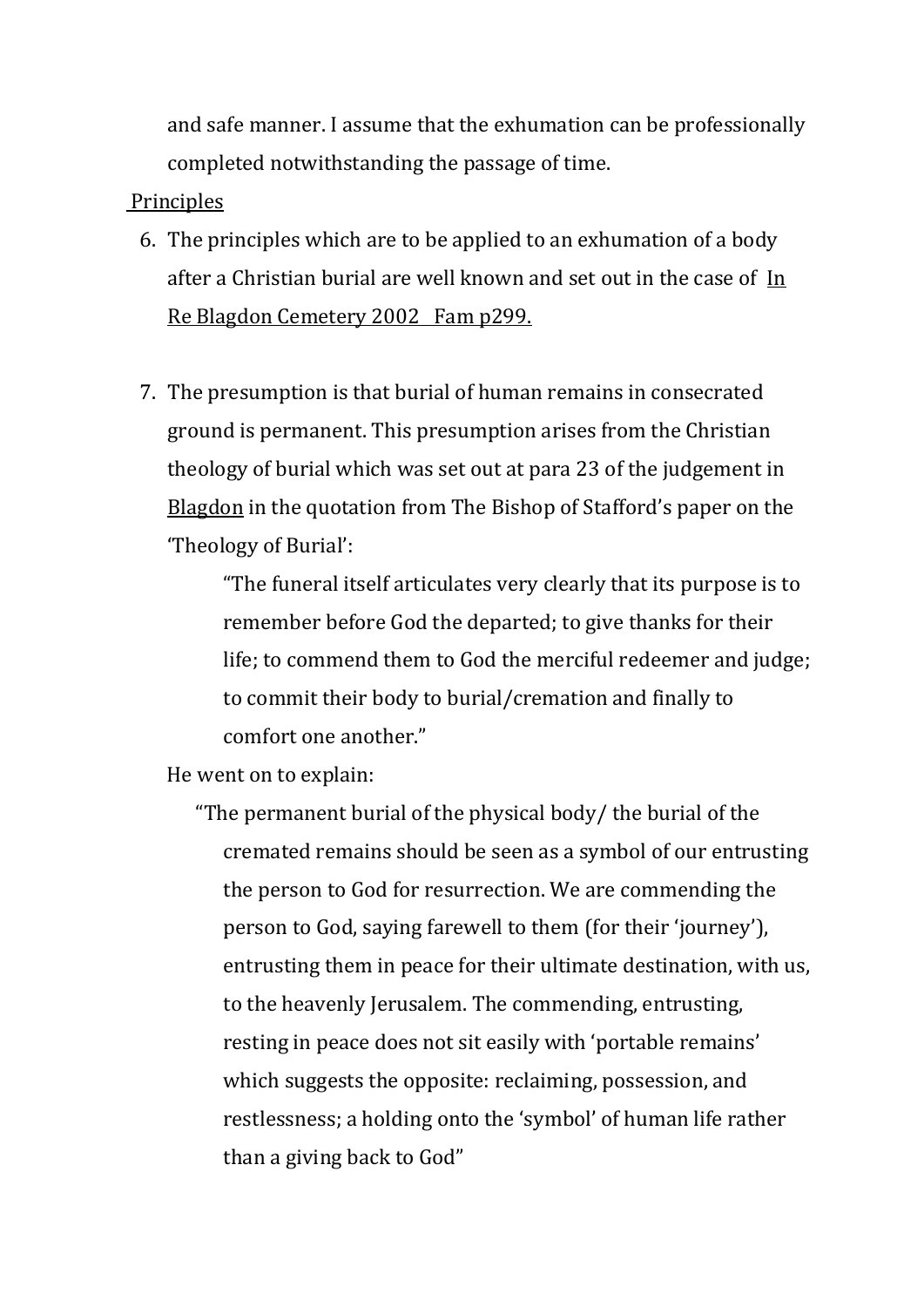- 8. The principle of permanence can only be departed from if there are special circumstances which justify an exception to the principle that Mr Marchant was laid to rest in 2013 and his remains should not now be disturbed.
- 9. The Court of the Arches in Blagdon identified various factors which may support a submission that special circumstances have arisen which permit the remains to be exhumed. These factors include medical reasons supported by necessary psychiatric evidence (which do not apply here), or a mistake in the administration of the burial so that an important error in location is made. I must also consider the effect of precedent in granting the application because of the desirability of securing equality of treatment as far as possible. The Court emphasised that family graves would always be encouraged as they express family unity as well as being environmentally friendly in demonstrating an economic use of land for burial.

## **Application**

10.In this case it was Mr Marchant's intention that there would be a family grave for himself and his wife thus demonstrating both family unity and an economic use of land which is to be encouraged. However, through no fault of Mr Marchant's family it became clear at the time of Mrs Marchant's interment that this desired result would not be possible. This was because Mr Marchant's interment was insufficiently deep to accommodate a second interment. If this had been known at the time in 2013, no doubt Mrs Marchant would have sought to reserve a plot adjacent to the grave her late husband was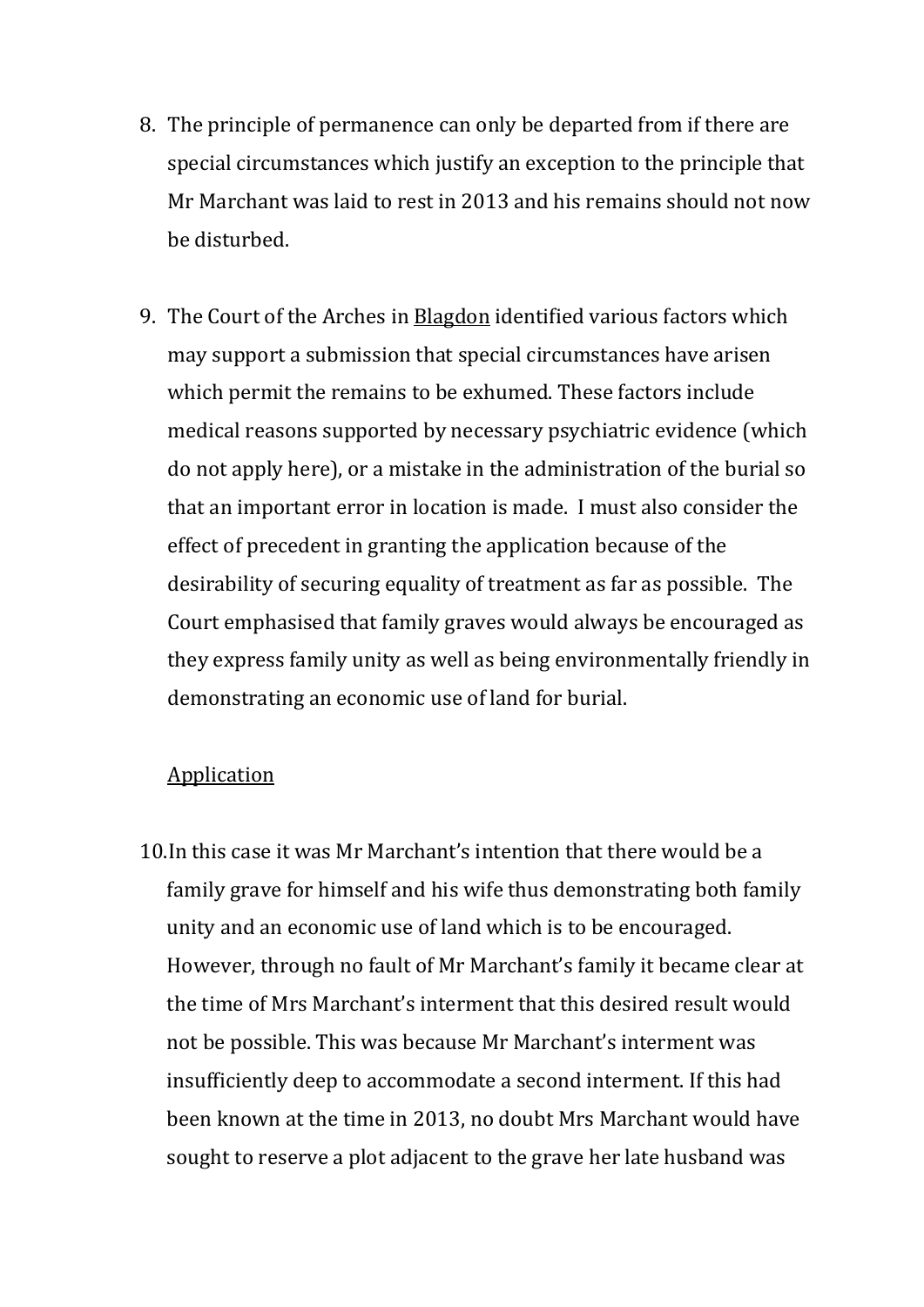buried thus maintaining a shared sense of family unity in their interments.

- 11.This application was made after Mrs Marchant's interment in October: there has been no delay.
- 12.I am quite satisfied that this is a situation where the presumption of the permanence of the burial may be displaced by the circumstances of what has occurred. There has been a 'mistake' in that the interment of Mr Marchant was too shallow to accommodate a second interment. I do not know if this was an oversight or a practical impossibility. If the latter the mistake was not to communicate this to the family in 2013 so that they could take other steps, rather than the problem only emerging in October this year.
- 13.Underlying this application is the desire of the family to honour the wishes of their parents to be buried together thus displaying family unity. The mistake that has occurred should not prevent this from being honoured by their graves being beside each other.
- 14.I grant the faculty to exhume the remains of Mr Marchant from RD 20 and reinter into grave RF13. The conditions of this are:
	- i. The undertakers are to conduct this exhumation and reinterment discreetly and reverently at a suitable time and with screens, so that no distress or anxiety is caused to visitors to cemetery
	- ii. The local environmental health department are to be notified of the time of the exhumation and reinterment